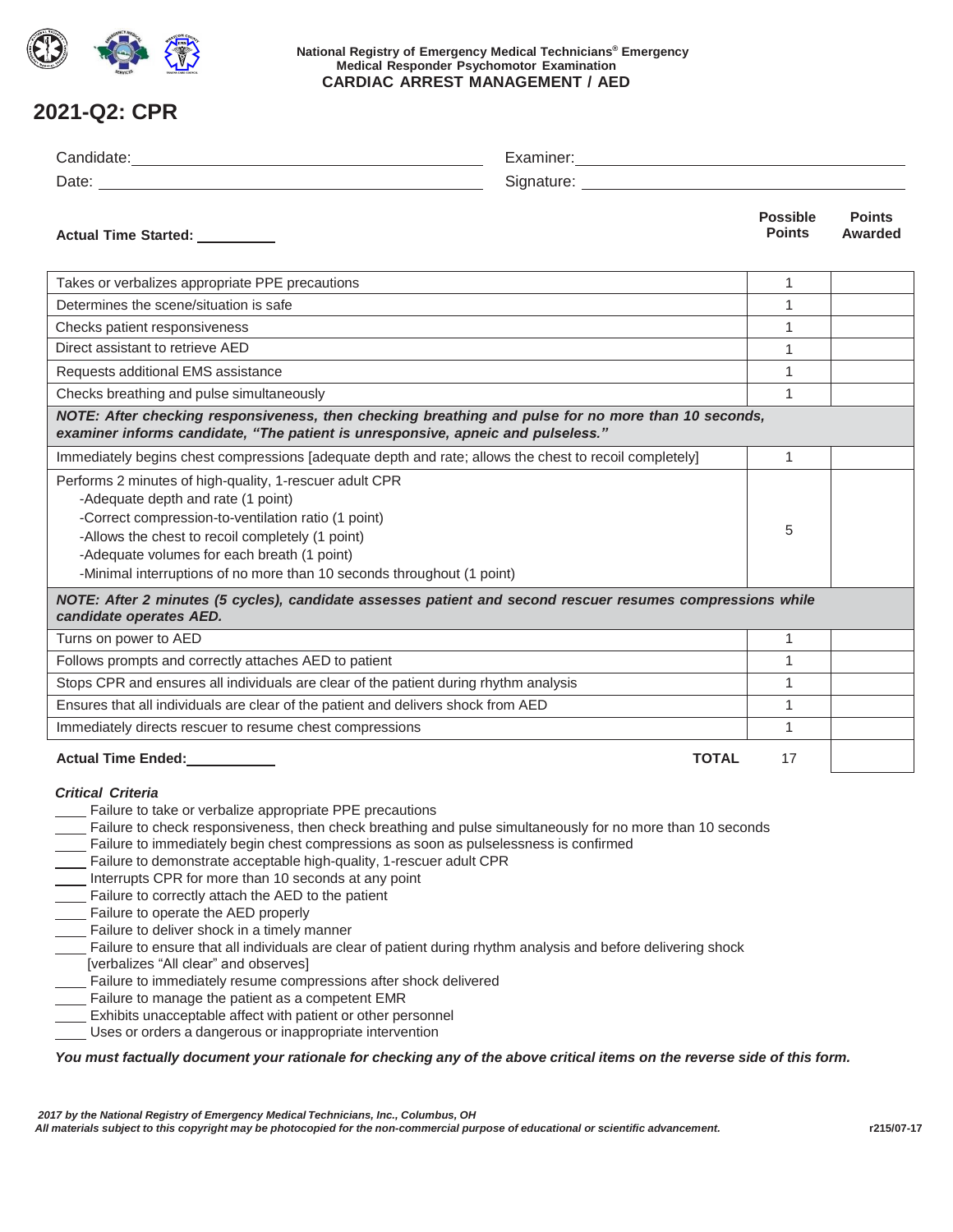

### **PATIENT ASSESSMENT - MEDICAL**

| 2021-Q2: Patient Assessment                                                                                             |                                                                                                           |                                              |                 |               |
|-------------------------------------------------------------------------------------------------------------------------|-----------------------------------------------------------------------------------------------------------|----------------------------------------------|-----------------|---------------|
|                                                                                                                         |                                                                                                           | Signature:                                   |                 |               |
|                                                                                                                         |                                                                                                           |                                              | <b>Possible</b> | <b>Points</b> |
| Scenario: 2008 - 2008 - 2010 - 2010 - 2010 - 2010 - 2010 - 2010 - 2010 - 2010 - 2010 - 2010 - 2010 - 2010 - 20          |                                                                                                           |                                              | <b>Points</b>   | Awarded       |
| <b>Actual Time Started:</b>                                                                                             |                                                                                                           |                                              |                 |               |
|                                                                                                                         |                                                                                                           |                                              |                 |               |
| Takes or verbalizes appropriate PPE precautions                                                                         |                                                                                                           |                                              | $\mathbf{1}$    |               |
| <b>SCENE SIZE-UP</b>                                                                                                    |                                                                                                           |                                              |                 |               |
| Determines the scene/situation is safe                                                                                  |                                                                                                           |                                              | 1               |               |
| Determines the mechanism of injury/nature of illness                                                                    |                                                                                                           | 1                                            |                 |               |
| Determines the number of patients                                                                                       |                                                                                                           | 1                                            |                 |               |
|                                                                                                                         | Requests additional help if necessary                                                                     |                                              | 1               |               |
| Considers stabilization of spine                                                                                        |                                                                                                           |                                              | 1               |               |
| <b>PRIMARY SURVEY</b>                                                                                                   |                                                                                                           |                                              |                 |               |
| Verbalizes general impression of the patient                                                                            |                                                                                                           | 1                                            |                 |               |
| Determines responsiveness/level of consciousness                                                                        |                                                                                                           |                                              | 1               |               |
| Determines chief complaint/apparent life-threats                                                                        |                                                                                                           |                                              | 1               |               |
| Assesses airway and breathing                                                                                           |                                                                                                           |                                              |                 |               |
| -Assessment (1 point)                                                                                                   |                                                                                                           |                                              | 3               |               |
|                                                                                                                         | -Assures adequate ventilation (1 point)                                                                   |                                              |                 |               |
| -Initiates appropriate oxygen therapy (1 point)                                                                         |                                                                                                           |                                              |                 |               |
| Assesses circulation                                                                                                    |                                                                                                           |                                              |                 |               |
| -Assesses/controls major bleeding (1 point) -Assesses skin [either skin color, temperature, or condition] (1 point)     |                                                                                                           | 3                                            |                 |               |
| -Assesses pulse (1 point)                                                                                               |                                                                                                           |                                              |                 |               |
| Identifies priority patients/makes transport decision<br>HISTORY TAKING AND SECONDARY ASSESSMENT                        |                                                                                                           |                                              | $\mathbf{1}$    |               |
|                                                                                                                         |                                                                                                           |                                              |                 |               |
| History of present illness                                                                                              |                                                                                                           |                                              |                 |               |
| -Onset (1 point)<br>-Severity (1 point)                                                                                 |                                                                                                           |                                              |                 |               |
| -Provocation (1 point)                                                                                                  | -Time (1 point)<br>-Clarifying questions of associated signs and symptoms as related to OPQRST (2 points) |                                              | 8               |               |
| -Quality (1 point)                                                                                                      |                                                                                                           |                                              |                 |               |
| -Radiation (1 point)<br>Past medical history                                                                            |                                                                                                           |                                              |                 |               |
| -Allergies (1 point)<br>-Past pertinent history (1 point)                                                               |                                                                                                           | -Events leading to present illness (1 point) | 5               |               |
| -Medications (1 point)<br>-Last oral intake (1 point)                                                                   |                                                                                                           |                                              |                 |               |
| Performs secondary assessment [assess affected body part/system or, if indicated, completes rapid assessment]           |                                                                                                           |                                              |                 |               |
| -Cardiovascular<br>-Neurological                                                                                        | -Integumentary                                                                                            | -Reproductive                                | 5               |               |
| -Musculoskeletal<br>-Pulmonary                                                                                          | -GI/GU                                                                                                    | -Psychological/Social                        |                 |               |
| Vital signs                                                                                                             |                                                                                                           |                                              |                 |               |
| -Pulse (1 point)                                                                                                        | -Respiratory rate and quality (1 point each)                                                              |                                              | 5               |               |
| -Blood pressure (1 point)<br>-AVPU (1 point)                                                                            |                                                                                                           |                                              |                 |               |
| Diagnostics [blood glucose test, pulse oximetry, etc] as indicated                                                      |                                                                                                           |                                              | $\overline{2}$  |               |
| States field impression of patient                                                                                      |                                                                                                           |                                              | 1               |               |
| Verbalizes treatment plan for patient and calls for appropriate intervention(s) (Internasal Narcan Administrations)     |                                                                                                           | $\mathbf{1}$                                 |                 |               |
| Transport decision re-evaluated                                                                                         |                                                                                                           |                                              | $\mathbf{1}$    |               |
| <b>REASSESSMENT</b>                                                                                                     |                                                                                                           |                                              |                 |               |
| Repeats primary survey                                                                                                  |                                                                                                           |                                              | 1               |               |
| Repeats vital signs                                                                                                     |                                                                                                           |                                              | 1               |               |
| Evaluates response to treatments                                                                                        |                                                                                                           |                                              | 1               |               |
| Repeats secondary assessment regarding patient complaint or injuries                                                    |                                                                                                           |                                              | 1               |               |
| <b>Actual Time Ended:</b>                                                                                               |                                                                                                           |                                              |                 |               |
| <b>CRITICAL CRITERIA</b>                                                                                                |                                                                                                           | <b>TOTAL</b>                                 | 48              |               |
|                                                                                                                         |                                                                                                           |                                              |                 |               |
| Failure to initiate or call for transport of the patient within 15 minute time limit                                    |                                                                                                           |                                              |                 | on            |
| Failure to take or verbalize appropriate PPE precautions                                                                |                                                                                                           |                                              |                 |               |
| Failure to determine scene safety before approaching patient                                                            |                                                                                                           |                                              |                 |               |
| Failure to voice and ultimately provide appropriate oxygen therapy                                                      |                                                                                                           |                                              |                 |               |
| Failure to assess/provide adequate ventilation                                                                          |                                                                                                           |                                              |                 |               |
| Failure to find or appropriately manage problems associated with airway, breathing, hemorrhage or shock [hypoperfusion] |                                                                                                           |                                              |                 |               |

Failure to differentiate patient's need for immediate transportation versus continued assessment and treatment at the scene

Does other detailed history or physical examination before assessing and treating threats to airway, breathing, and circulation

Failure to determine the patient's primary problem

Orders a dangerous or inappropriate intervention

Failure to provide for spinal protection when indicated